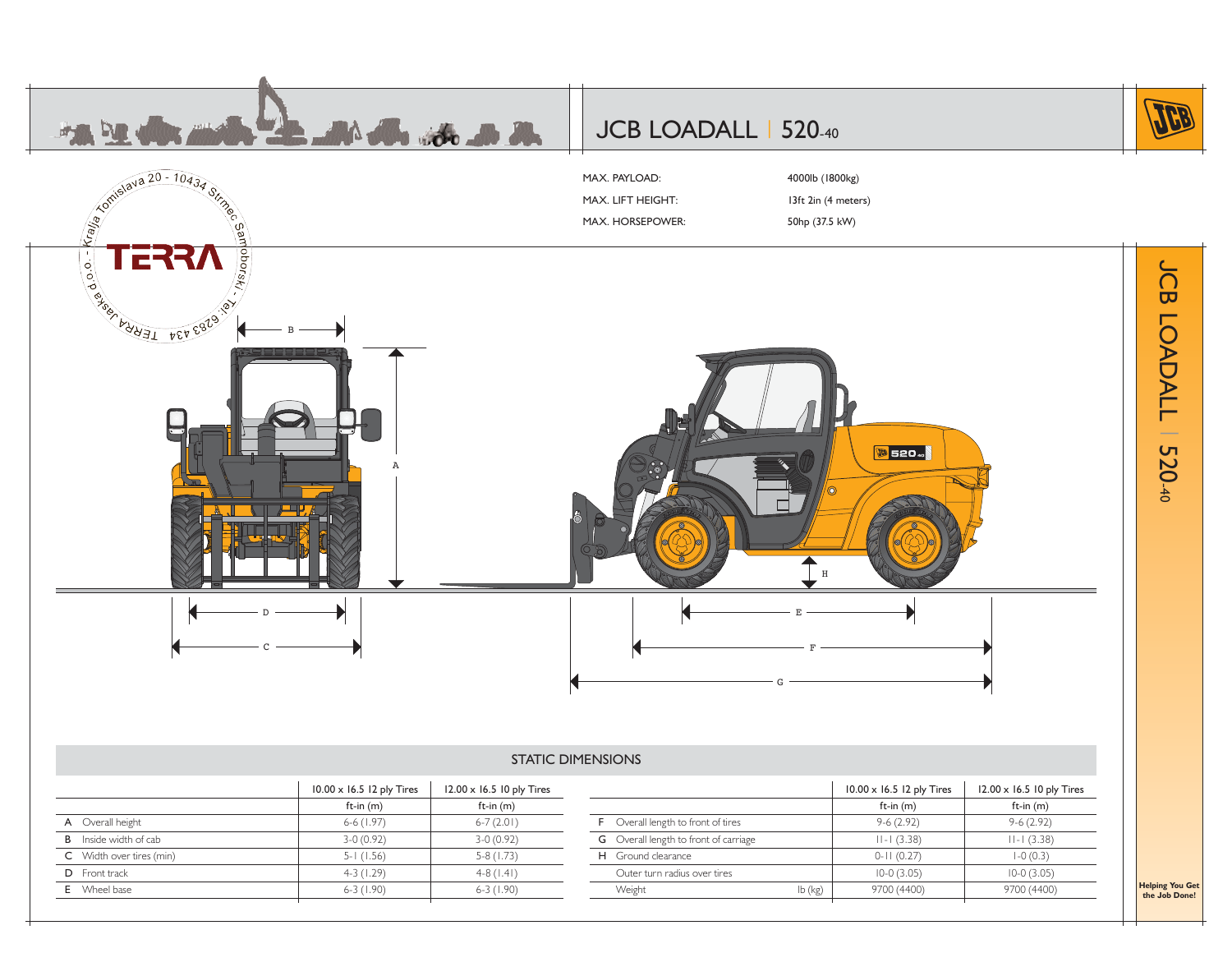

 $\Omega$ 

## LIFT PERFORMANCE – 520-40

**MA de son de de** 



Machine Model **Compact Tool Carrier** Skid Steer Quick Attach Lift capacity at full height lb (kg) 4000 (1800) 4000 (1800) Lift capacity at full reach lb (kg) 2000 (900) 2000 (900) 2000 (900) Max. lift height ft-in (mm) 13-3 (4035) 13-2 (4025) Reach at max. lift height ft-in (mm) 2-11 (890) 2-8 (815) Maximum reach forward ft-in (mm) 8-6 (2590) 8-4 (2515)

LIFT PERFORMANCE

## LOADER PERFORMANCE

| Machine Model                   |                            | <b>Compact Tool Carrier</b> | Skid Steer Quick Attach |
|---------------------------------|----------------------------|-----------------------------|-------------------------|
| Bucket rated capacity           | $yd^{3}$ (m <sup>3</sup> ) | 0.92(0.7)                   | 0.65(0.5)               |
| Breakout force                  | lbf (kgf)                  | 8157 (3700)                 | 7495 (3390)             |
| Dump height (max)               | ft-in (mm)                 | $II - 8(3555)$              | $II - 7(3500)$          |
| Dump angle at max height        | degrees                    | 33                          | 40                      |
| Hinge pin height (max)          | ft-in (mm)                 | 13-1 (4015)                 | $13 - 1$ (4015)         |
| Rollback angle at ground        | degrees                    | 38                          | 31                      |
| Carriage rotation angle (total) | degrees                    | 140                         | $ 40\rangle$            |
| Bucket width                    | ft-in (mm)                 | 5-8 (1750)                  | 5-7 (1730)              |
|                                 |                            |                             |                         |



## ENGINE

Latest technology and advanced design provides low fuel consumption, reduced noise, high torque and power output, total reliability and minimal maintenance.

Two-stage, dry type air filter with primary and safety elements.

Engine conforms with Tier 2 off-highway emissions regulations.

4 cylinder, 4 stroke, diesel engine, indirect injection. Naturally aspirated, 134 cu. in (2.2 liters) displacement, water cooled.

| Power rating $@$ 2800rpm |            |           |
|--------------------------|------------|-----------|
| Gross SAF J1995          | hp (kW)    | 50 (37.5) |
| Torque rating @ 2000rpm  |            |           |
| SAF 11995                | Ibf(f(Nm)) | 104(135)  |

JCB LOADALL  $\overline{\mathbf{u}}$ **OADALL** 520-40

**Helping You Get the Job Done!**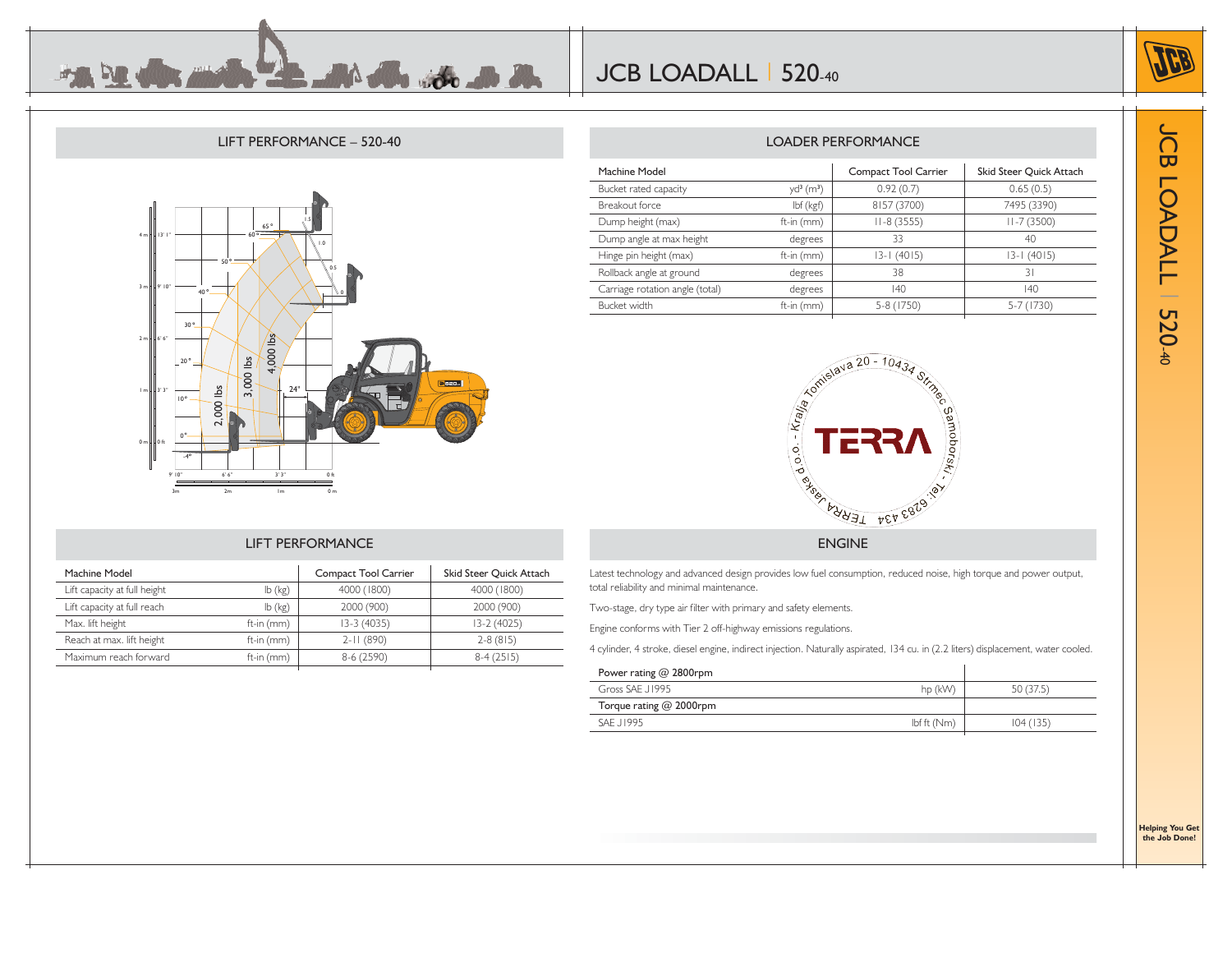

## JCB LOADALL | 520-40

Boom lower

Bucket crowd

Extend

Retract

## **TRANSMISSION**

Hydrostatic transmission.

Closed loop variable displacement piston pump and 2 speed motor.

Combined inching and braking pedal.

**Front and rear drive axles:** Epicyclic hub reduction type with mid mounted drop box. Permanent 4WS and 4WD.

– Rear axle oscillation.

– Optional front and rear limited slip diff axles.

Travel speed – 12.4 mph (20 km/h)

## BRAKES

Service brake: Hydraulically activated, disc brake on the transmission output shaft. Parking brake: Manually actuated disc brake on the transmission output shaft.

## BOOM AND CARRIAGE

Boom is manufactured from high tensile steel.

Low maintenance, long life wear pads.

JCB tool carrier parallel lift carriage with manual or hydraulic pin locking, accepts forkframe with integral pallet forks and a wide range of attachments.

Compact Tool Carrier: Compact Loadall compatibility.

**Skid Steer Tool Carrier:** Skid steer universal compatibility hitch.

## SERVICE CAPACITIES

|                | US gal (liters) |
|----------------|-----------------|
| Fuel tank      | 16(61)          |
| Hydraulic tank | 8.7(33)         |
| Coolant        | (8)<br>2.1      |
|                |                 |



| Machine model                          |                      | 520-40     |
|----------------------------------------|----------------------|------------|
| Operating system pressure              | psi (bar)            | 3626 (250) |
| Flow at system pressure ( $@$ 2800rpm) | US gal/min (ltr/min) | 15.8(60)   |
| Cycle times                            |                      | seconds    |
| Boom raise                             |                      |            |

**HYDRAULICS** 

 $\mathsf{r}$  and  $\mathsf{r}$  and  $\mathsf{r}$  and  $\mathsf{r}$  and  $\mathsf{r}$  and  $\mathsf{r}$  and  $\mathsf{r}$  and  $\mathsf{r}$  and  $\mathsf{r}$  and  $\mathsf{r}$  and  $\mathsf{r}$  and  $\mathsf{r}$  and  $\mathsf{r}$  and  $\mathsf{r}$  and  $\mathsf{r}$  and  $\mathsf{r}$  and  $\mathsf{r}$  and

d 5.7

t to the contract of the contract of the contract of the contract of the contract of the contract of the contract of the contract of the contract of the contract of the contract of the contract of the contract of the contr Bucket dump 3.7

## SAFETY CHECK VALVES

d 3.2 Hydraulic flow at auxiliary couplers **Example 15.8 (60)** US gal/min (ltr/min) 15.8 (60)

Fitted to tilt (roll back and dump), boom extension and lift cylinders.

#### CAB

Quiet, safe and comfortable cab conforms to ROPS ISO3471 and FOPS ISO 3449. Fitted with ash tray, cup holder and radio console. Tinted glass all round with laminated front and roof glass. Front window, wiper/washer and heater defroster. Opening door window. Visual warning system for coolant temperature, engine oil pressure, air cleaner, battery charge, transmission oil pressure, engine temperature, fuel gauge and hourmeter.

Boom control lever incorporating forward/reverse switch. Floor mounted throttle and brake pedals. Adjustable deluxe suspension seat. Side mounted park brake lever.

Safety canopy as above but with side screen, roof glass and rear glass. No door or front glass. Wipers and heater/defroster not applicable.

## STEERING

Full power hydrostatic steering. Permanent 4WS with 32° lock front and rear axles provides exceptional manoeuvrability.

## OPTIONS AND ACCESSORIES

Options: Road lights, work lights, rotating flashing beacon, fire extinguisher, limited slip diff front and rear axles, screen guard, sun blind, mechanical or hydraulic Compact tool carrier and Skid Steer tool carrier, battery isolator, top and rear window wiper/washer.

**Attachments:** Contact your local dealer for details of the comprehensive range.